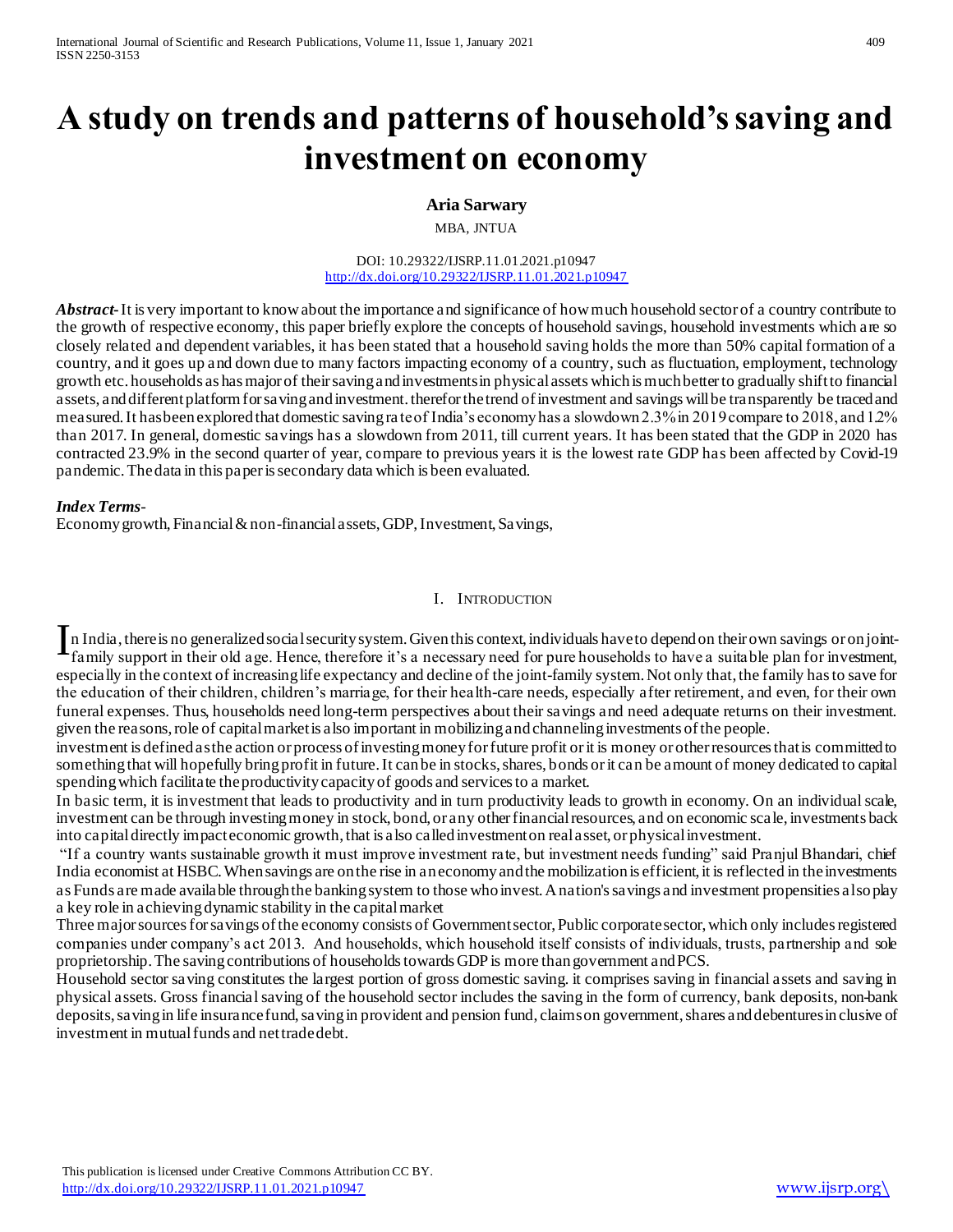## II. IDENTIFY,RESEARCHANDCOLLECT IDEA

To know where in the world of research we are standing, knowing the map is crucial which in terms of research we can address the review of literature. Literature review is for the purpose of discovering where our topic has roots, history and sources. it shows to what extend the research topic is already been researched, investigated and discovered. Or what other relevant researches have done and what are the findings and what are the gaps.

Investment is one of crucial aspects that can majorly affect the growth of economy in developing countries, so that is the reason for attraction of more FDI to invest in India. the same time while evaluating the domestic investments, it appeared that only 22% of people's income become converted to savings, and only 5% of the income is used utilized in investment, but the investments which are done by people are majorly in the very riskless resources such as Fixed deposits, Post Office Savings, Investment on Gold, etc. (Sangeetha, D,2015)

India as 4th biggest economy in the world, is becoming a better place for investors day by day due to the confidence of investors. Indian economic reforms, annual growth rate, curbing inflation rate etc. are conducive for the domestic and foreign investment in the recent years. (S.Poongavanam & Siva Sankar &Vijayalskshmi, 2013)

In a research done on sample size of 50, amongst salaried people working in private sectors, opens up that Salaried Youngsters are very much aware of investment and saving phenomenon, and willing on investing their money rather than saving in fixed deposit accounts or other saving accounts, which nowadays are more used by old people. As per the research result, young salaried people are investing more to the Government, stock market, mutual fund, gold and real state. Awareness about concepts of investment, how to invest and where to invest is good among young people in India . (PATEL, YOGESH P & Patel, CHARUL Y, 2012)

A causal relationship between saving and investment exist in both long run and short run growth of economy in Ethiopia, th e research has shown 1% change in gross domestic investment results in 0.33% change in economic growth in the long-run, and similarly, 0.1% changes in gross domestic investment leads to 0.128% change in in the short-run economic growth. it is suggested that saving in a country must increase in order to finance investment which is an important factor in influencing the economic growth and also to avoid depending on outsider's fund. (Hundie, Shemelis Kebede, 2016)

another research study in Pakistan by Najid Ahmad, Muhammad luqman, Muhammad Farhat Hayat, studying the relationship between growth of GDP as dependent variable and investment as independent variable, shows that 1% of investment results to 0.89 % growth in GDP of Pakistan economy. This research has is revealing that investment has positive influence on their Pakistan's GDP growth. (Ahmad ,Najid. Luqman, Muhammad. Hayat, Muhammad Farhat, 2012)

in 2015 a research team in Mumbai says: young generations are more encouraged in investment rather than using traditional saving accounts, saving deposit …etc. due to its less return. The research claims, lack of practical knowledge negatively influence the investment decisions making. mutual fund has gained the favor of youngsters more for less risk on investment return. (Saikia, Khilnani, Jain, Bhoir, Amol, 2015).

# III. WRITE DOWNYOUR STUDIES ANDFINDINGS

# household saving:

household saving is difference between income and expenditure and as mentioned above that domestic saving is a combination of government, PCS and household which amongst them Indian households contribute to about 60 per cent of the country's savings and it indicates directly the impact of household sector in channeling and facilitating investment process in a country. The household saving represents savings of the household sector out of the disposable income. In an economy where the financial markets have developed, savings of household sector are reflected in their investments in various financial instruments issued by intermediaries like banks and financial institutions and government, net of their liabilities. In India, apart from such savings in financial instruments, a component of physical saving is also estimated incorporating the household expenditure on house construction.

Indian household which has more investment and saving on physical assets such as real estate and gold in recent years has a shown a shift toward financial assets which are more useful in economy growth aspect.

household financial savings

Household financial savings refer to currency, bank deposits, debt securities, mutual funds, pension funds, insurance, and investments in small savings schemes. The total of these savings is referred to as gross household financial savings. Once financial liabilities, including loans frombanks, non-banking financial companies (NBFCs), and housing finance companies, are subtracted from gross savings, what remains is referred to as net household financial savings. Net household financial savings rose from 7.2% of GDP in 2018 -19 to 7.7% in 2019-20. This happened because liabilities fell from 3.9% of GDP in 2018-19 to 2.9% in 2019-20. household savings in financial assets

financial assets which is the excess of aggregate of capital formation estimated by the product flow method (or the availability of items like machinery, equipment and construction material that enter into capital formation) It should be clear from the above that household saving is derived as a residual category in the case of both household financial saving and household savings in physical assets (or household capital formation),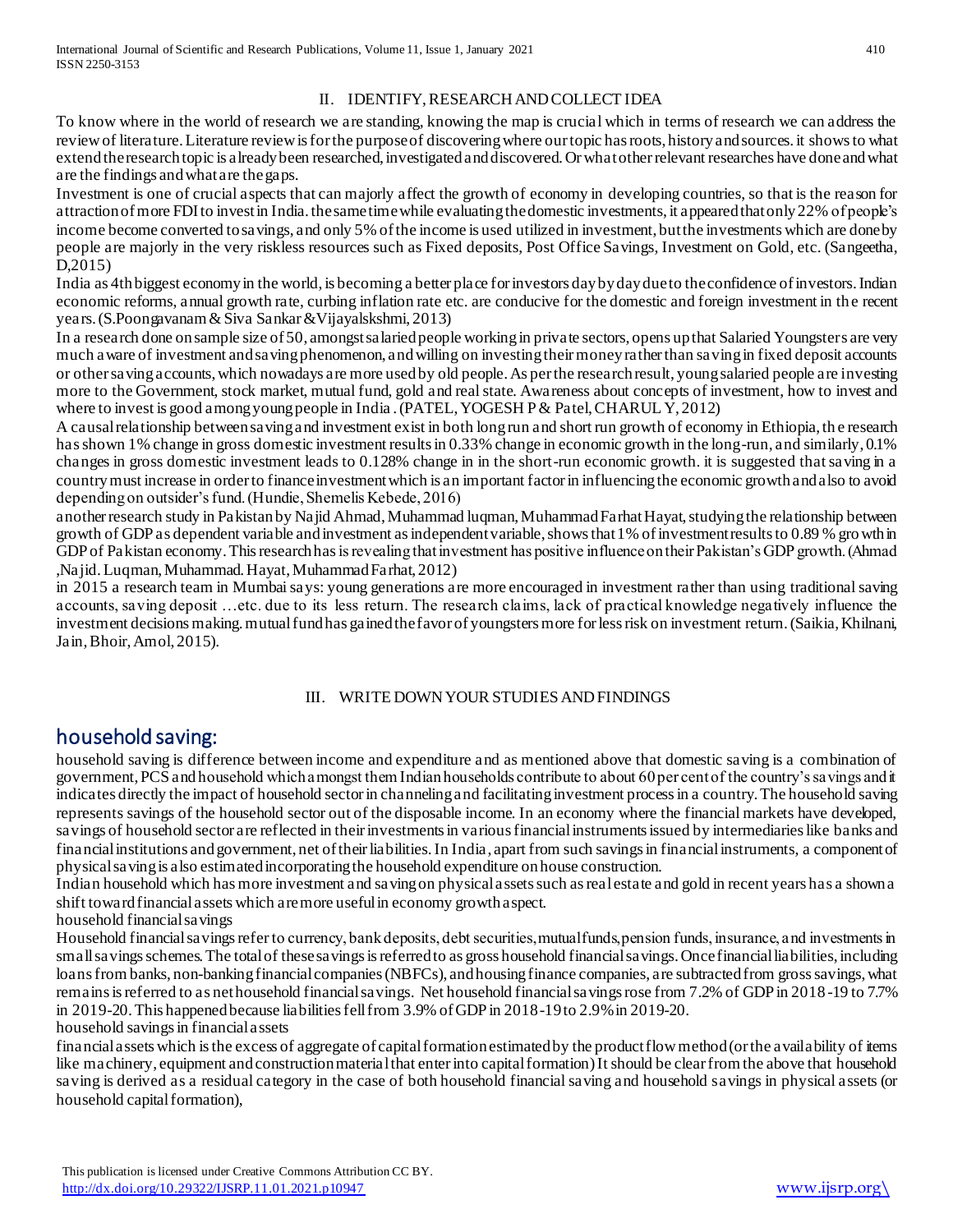Commercial bank deposits accounted for 52.6%. Currency accounted for 13.4%.

Life insurance holdings accounted for 23.2%.

Mutual fund holdings accounted for 7%.

The data shows the proportion of hosuhold financial asset in 2020. The major proportion is through banking deposits of 52.6% and after that 23.2% of fnacial saving is done in life insurance funds 23.2%. currency in the third level with proportion of 13.4% then we have mutual fund investment n fourth level with rate of 7.0% and the last source for houshold saving is copperative bank rate of 3.8%. since the year 2020 I still inn progress we can not make a comparison wth other last years, whch it can be done after this year while the complete data is in hand for analyzing.

#### **household investment:**

in 21th century, investment is no more than a simple money giving process to someone (bank, a person, corporate, …) and receive a guaranteed amount of return. So many factors must be considered before investing depending upon the platform for investment, analyze of economy, industry and company and trend of that particular platform during a time should be studied and analyzed then one can make a decision for investment, moreover while investing itself one should in should understand liquidity, risk appetite of investor, amount of investment, period of time. Expected return. An investment

**Item** 





\*: Outstanding data have been provided for select financial instruments for which data are available.

with large risk may have a large profit and low risk indicate low profit, time period for investment is very important and it varies how much the return must e to meet the need of investor, investment can be either short term or long term. major types of investment is as below that households go for it.

Bank deposit, company deposit, mutual fund scheme stock(shares)

small saving schemes

government bonds

pension plane

Indians are not risk-oriented, and they don't invest much in the equity-linked schemes. They prefer investing in traditional investment options such as provident funds and bank deposits. Therefore, it can be said from above data that savings is done in both in bank deposits and non-bank deposit which from total deposit of 3.6, 3.4% deposit is through bank deposit and 0.2%

through non-bank deposits in 2019- 2020. Yet bank deposit has a decrease of 0.4 from 2018-19 and a constant rate in non-bank deposit.

Saving in life insurance fund has a gradual decrease from 2017 up to 2019-20 that shows less willingness toward life insurance funds. Provident fund and pension fund have kind of constant rate. A decrease in currency is shown in last 4 years, investment has a constant rate in 2018 and 19, and as in

|               |                |                |                  |      | Table 1: Gross Financial Assets of Households |         |                |     |      |        |         |                |             |              |  |
|---------------|----------------|----------------|------------------|------|-----------------------------------------------|---------|----------------|-----|------|--------|---------|----------------|-------------|--------------|--|
|               |                |                |                  |      |                                               |         |                |     |      |        |         |                |             | (As per cent |  |
|               | 2017-18        |                |                  |      |                                               | 2018-19 |                |     |      |        | 2019-20 |                |             |              |  |
|               | O <sub>1</sub> | O <sub>2</sub> | 03               | 04   | Annual                                        | 01      | Q <sub>2</sub> | 03  | Q4   | Annual | 01      | O <sub>2</sub> | 03          | 04           |  |
| <b>Assets</b> | 9.6            | 13.8           | 7.9 <sub>1</sub> | 16.5 | 12.0                                          | 7.9     | 10.4           | 7.3 | 18.8 | 11.1   | 6.71    |                | $10.3$ 10.7 | 14.5         |  |

| <b>Annex II</b> |  |  |                                               |  |  |  |  |  |  |  |  |  |
|-----------------|--|--|-----------------------------------------------|--|--|--|--|--|--|--|--|--|
|                 |  |  | Table 1: Gross Financial Assets of Households |  |  |  |  |  |  |  |  |  |

|                                                             | 01     | Q2   | Q3     | 04   | Annual | 01     | O <sub>2</sub> | Q3               | 04   | Annual | Q1     | Q <sub>2</sub> | Q3   | 04     | <b>Annual</b> |
|-------------------------------------------------------------|--------|------|--------|------|--------|--------|----------------|------------------|------|--------|--------|----------------|------|--------|---------------|
| <b>Gross Financial Assets</b>                               | 9.6    | 13.8 | 7.9    | 16.5 | 12.0   | 7.9    | 10.4           | 7.3              | 18.8 | 11.1   | 6.7    | 10.3           | 10.7 | 14.5   | 10.6          |
| of which:                                                   |        |      |        |      |        |        |                |                  |      |        |        |                |      |        |               |
| 1. Total Deposits<br>$(a)+(b)$                              | $-1.6$ | 5.9  | $-1.2$ | 8.6  | 2.9    | $-1.2$ | 6.5            | 0.5              | 10.2 | 4.0    | $-0.7$ | 5.9            | 2.1  | 7.1    | 3.6           |
| <b>Bank Deposits</b><br>(a)                                 | $-1.8$ | 5.9  | $-1.4$ | 8.6  | 2.8    | $-1.4$ | 6.3            | 0.3 <sub>1</sub> | 10.2 | 3.8    | $-1.0$ | 5.6            | 2.0  | 7.2    | 3.4           |
| Commercial<br><b>Bank Deposits</b>                          | $-1.5$ | 5.7  | $-1.5$ | 8.6  | 2.8    | $-1.4$ | 6.2            | 0.2              | 9.9  | 3.7    | $-1.1$ | 5.5            | 1.2  | 7.1    | 3.2           |
| ii. Cooperative<br><b>Banks</b>                             | $-0.3$ | 0.2  | 0.1    | 0.1  | 0.0    | $-0.1$ | 0.1            | 0.0              | 0.3  | 0.1    | 0.0    | 0.1            | 0.8  | 0.1    | 0.3           |
| Non-Bank<br>(b)<br>Deposits                                 | 0.2    | 0.1  | 0.2    | 0.0  | 0.1    | 0.2    | 0.2            | 0.2              | 0.1  | 0.2    | 0.4    | 0.3            | 0.1  | 0.0    | 0.2           |
| 2. Life Insurance Funds                                     | 1.9    | 2.3  | 3.1    | 0.9  | 2.0    | 1.5    | 2.1            | 1.1              | 3.1  | 1.9    | 2.0    | 0.8            | 2.1  | 1.8    | 1.7           |
| 3. Provident and<br><b>Pension Funds</b><br>(including PPF) | 2.3    | 2.2  | 2.1    | 2.1  | 2.2    | 2.2    | 2.1            | 2.1              | 2.1  | 2.1    | 2.2    | 2.2            | 2.1  | 2.1    | 2.2           |
| 4. Currency                                                 | 4.8    | 1.0  | 2.6    | 3.0  | 2.8    | 2.5    | $-0.7$         | 2.1              | 1.9  | 1.5    | 1.3    | $-0.5$         | 1.7  | 3.0    | 1.4           |
| 5. Investments                                              | 1.3    | 1.5  | 0.4    | 1.1  | 1.1    | 1.7    | $-0.8$         | 0.5              | 0.3  | 0.4    | 0.6    | 0.5            | 1.3  | $-0.8$ | 0.4           |
| of which:                                                   |        |      |        |      |        |        |                |                  |      |        |        |                |      |        |               |
| <b>Mutual Funds</b>                                         | 1.2    | 1.3  | 0.0    | 0.8  | 0.8    | 1.5    | $-1.0$         | 0.4              | 0.2  | 0.3    | 0.2    | 0.4            | 1.3  | $-0.9$ | 0.2           |
| 6. Small Savings<br>(excluding PPF)                         | 1.0    | 0.9  | 0.9    | 0.8  | 0.9    | 1.1    | 1.1            | 1.1              | 1.0  | 1.1    | 1.4    | 1.4            | 1.3  | 1.3    | 1.3           |
| Source: Staff calculations.                                 |        |      |        |      |        |        |                |                  |      |        |        |                |      |        |               |

 This publication is licensed under Creative Commons Attribution CC BY. <http://dx.doi.org/10.29322/IJSRP.11.01.2021.p10947> [www.ijsrp.org\](http://ijsrp.org/)

of GDP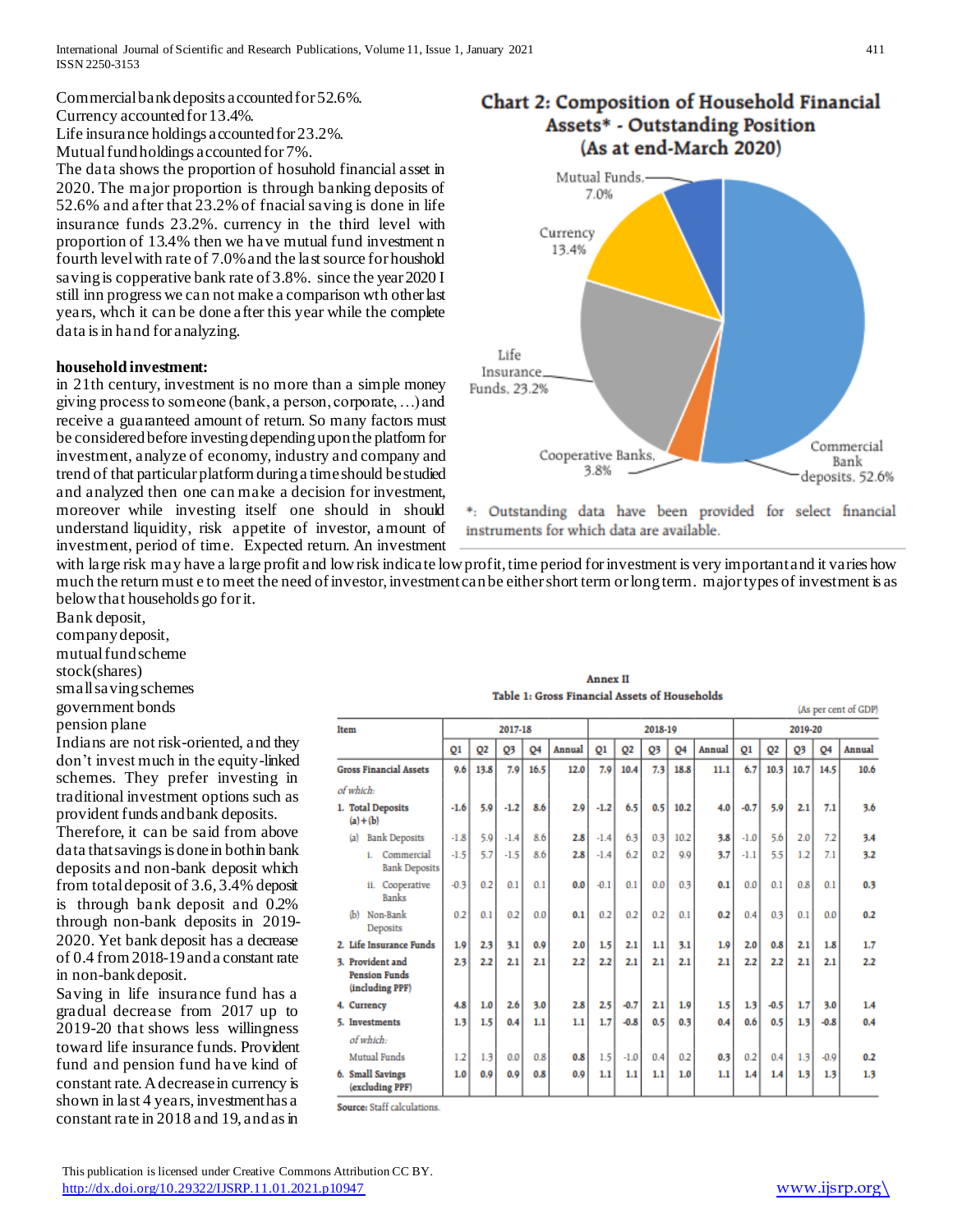particular mutual fund has a decrease gradually. Generally, we can see a total decrease in financial asset saving and investment of household sector from 12% in 2017-18 to 11.1% in 2018-19 to rate of 10.6% in 2019-20.

#### **Saving and investment trends in economy:**

Savings are indicative of how much the people of a country are likely to invest because more the savings, more the investment. Households contribute more than half the total savings in the country The Harrod-Domar model of economic growth suggests the level of savingsis a key factor in determining economic growth rates.

Gross Domestic Saving consists of savings of household sector, private corporate sector and public sector Savings rate, or the proportion of gross domestic savings in gross domestic product (GDP), in India has trended down in the past decade.

In a fast-growing economy like India, managing savings of a country is vital for given the challenging global environment now. Savings sources as (household, corporate, and government) are needed to finance investments and sustain growth. As per observation made by Household Finance Committee: largest part of household saving is from physical asset, 77% of its asset in real estate, 7% in durable goods like agriculture machinery, 11% in gold and 5% in financial assets. A large fraction of the wealth of young households is in the form of durable goods and gold, and as they approach retirement, most of their wealth is in the form of land and housing. According Central Statistics Office provides Gross Domestic Savings, India's Gross Saving rate in 2019 is measured 30.1%, a decline of 2.3 % from previous year

(graph, 1). The low saving rate impacts on investment directly. As Gross Domestic Savings Rate is annual frequency, ending in March of each year. In the latest reports,India's GDP contracted 23.9 % YoY in Jun 2020.India's Nominal GDP reached 502.1 USD bn in Jun 2020 hence the gross domestic savings for the year 2020 will be calculated on march. As depicted in chart below.



As the saving rate goes down in a country it can cause more borrowing from overseas markets. and because of increase in national debt, external position of India will be weakened in international level. According to Bhandari said, in order to raise investments at a time when savings are falling, the current account balance will have to fall or the current a ccount deficit will have to widen, needing more foreign inflows for funding.

According to economists a slowdown in saving rates can lead to partly slowdown in economy. "To [boost savings](https://www.livemint.com/Money/E6yCah6IdmZl1NTZ3SmM3I/Absence-of-equity-was-affecting-wealth-creation.html), there needs to be an improvement in access to finance for households across the country. We need to make households trust financial markets so that savings can move from physical to financial assets which would generate better returns," said Renuka Sane, associate professor, National Institute of Public Finance and Policy.